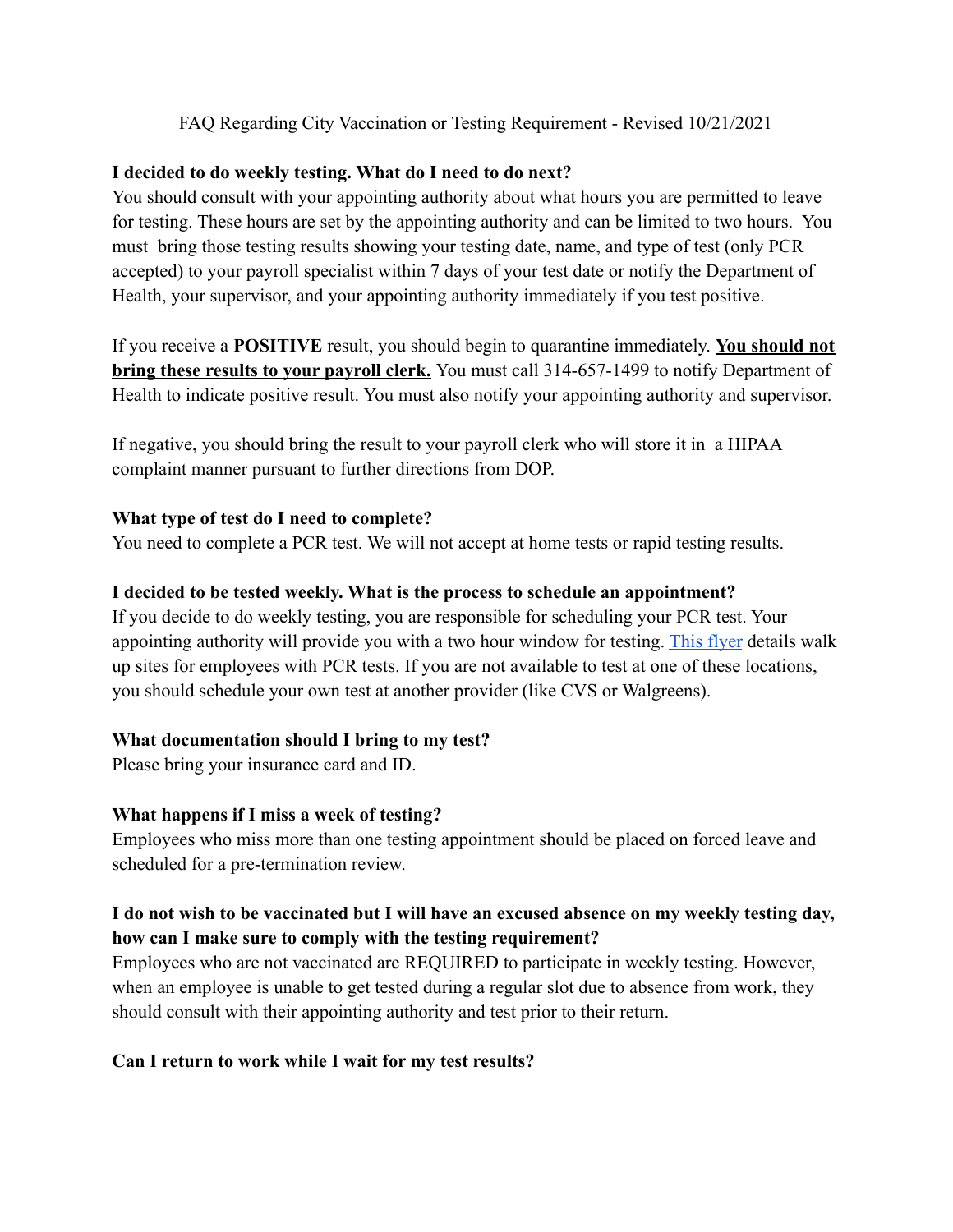Yes. After getting tested as part of the routine testing program, you can return immediately to work. You do not need to wait for your results. However, if you are experiencing any symptoms of COVID-19 or know that you have been exposed, you should self-quarantine and await your testing results.

### **What should I do if I test positive?**

If you receive a **POSITIVE** result, you should begin to quarantine immediately. **You should not bring these results to your payroll clerk.** You must call 314-657-1499 to notify Department of Health to indicate positive result. You must also notify your appointing authority and supervisor.

## **What should I do if a city testing slot is not available?**

You can get a PCR test at your local pharmacy, urgent care center, or public testing site. A list of public testing sites is available on our [City website.](https://www.stlouis-mo.gov/government/departments/health/communicable-disease/covid-19/data/test-locations.cfm) It is the responsibility of the employee to ensure they get tested during the window set by their appointing authority.

# **I am an appointing authority and I need to make sure that my employees get tested in shifts. Can I set shifts for them to be tested during?**

Yes, you can set two-hour time frames for your employees to get testing during.

### **Will I have to pay for testing?**

For now, city testing is free. For now, city health insurance also covers testing. If this changes, we will update our guidance.

## **Will I be paid for the hours that it takes me to leave the jobsite, get tested, and return to the jobsite?**

Employees will be tested on duty and paid for the time it takes to leave the jobsite, get tested and return to the jobsite. This includes all employees including paid per performance employees.

# **I got vaccinated and do not want to continue weekly testing, what do I need to do?**

You should update your vaccination declaration form

(**[www.stlouis-mo.gov/vaccine-declaration](http://www.stlouis-mo.gov/vaccine-declaration)**) and inform your appointing authority. If you do not wish to continue testing, you will also need to fill out a HIPAA release. Your payroll clerk should have this release.

# **I want to get vaccinated against COVID-19, but I am unsure where to go- where can I find more information?**

There are multiple sites in the City to get vaccinated. For a list of city vaccination sites and alternative vaccination, please visit [this page.](https://www.stlouis-mo.gov/government/departments/health/communicable-disease/covid-19/vaccine/index.cfm#CP_JUMP_862128)

### **Do I have to get my vaccine at a city provider?**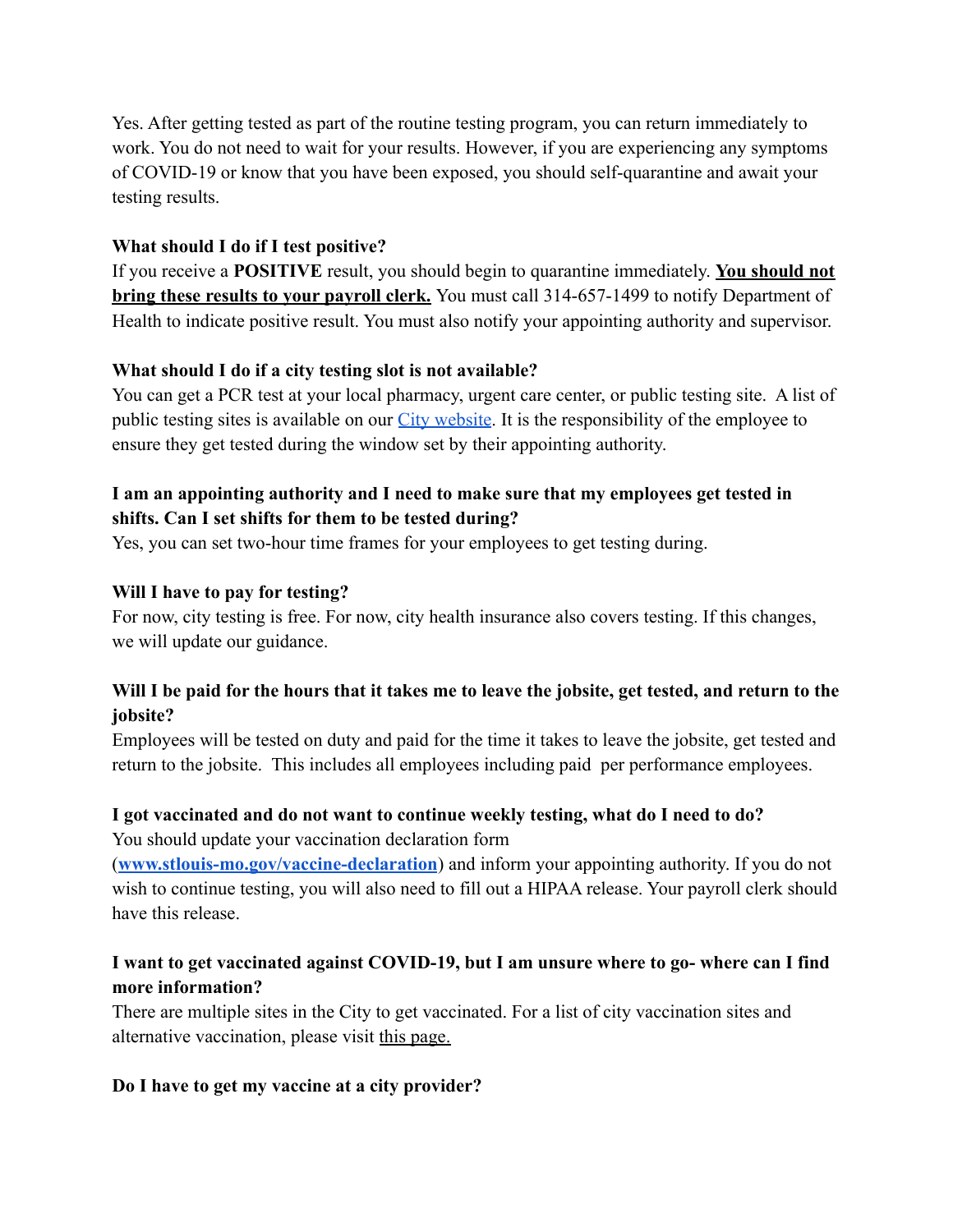No, employees can receive their vaccine from city providers, private providers, or any pharmacy or clinic offering COVID-19 vaccinations. No matter where the employee is vaccinated, they will need to submit the Vaccination Declaration Form. The form is located at **[www.stlouis-mo.gov/vaccine-declaration](http://www.stlouis-mo.gov/vaccine-declaration)**

#### **What does it mean to be fully vaccinated?**

Fully vaccinated means that the employee has received two doses of the Moderna vaccine or Pfizer vaccine or one dose of the Johnson & Johnson vaccine and fourteen (14) days have passed since the employee received the final dose of the Moderna or Pfizer vaccine or a dose of the Johnson & Johnson vaccine.

## **If I received my all needed vaccination dose(s) but am not fully vaccinated, do I still need to get tested until I am two weeks post my final shot?**

Yes, until you are fully vaccinated, you do need to appear for weekly testing. Fully vaccinated means that the employee has received two doses of the Moderna vaccine or Pfizer vaccine or one dose of the Johnson & Johnson vaccine and fourteen (14) days have passed since the employee received the final dose of the Moderna or Pfizer vaccine or a dose of the Johnson & Johnson vaccine. Additionally, if you are fully vaccinated but do not wish to sign a HIPAA release to verify your vaccination status, you must continue with testing.

### **Do I still have to wear a mask?**

Yes. All employees, regardless of vaccination status, are required to wear masks while at work.

### **Individuals in my employment space are not following the masking protocol, who should I contact?**

You should contact your supervisor or your appointing authority immediately.

### **How do I claim a religious or medical exemption from this order?**

Any employee who, due to a religious reason or medical condition, is unable or unwilling to be vaccinated, can opt for the weekly testing requirement in lieu of receiving a vaccination. Employees are **not** required to submit documentation of their need for a religious or medical accommodation in order to opt for weekly testing instead of vaccination. There is no exemption from the weekly testing requirement unless an employee is fully vaccinated.

### **What information will be released if I sign the HIPAA release?**

The city will only have access to your COVID-19 vaccination status.

### **I am vaccinated but I do not wish to sign the HIPAA release, what should I do?**

Employees who do not sign the HIPAA release will be subject to weekly testing.